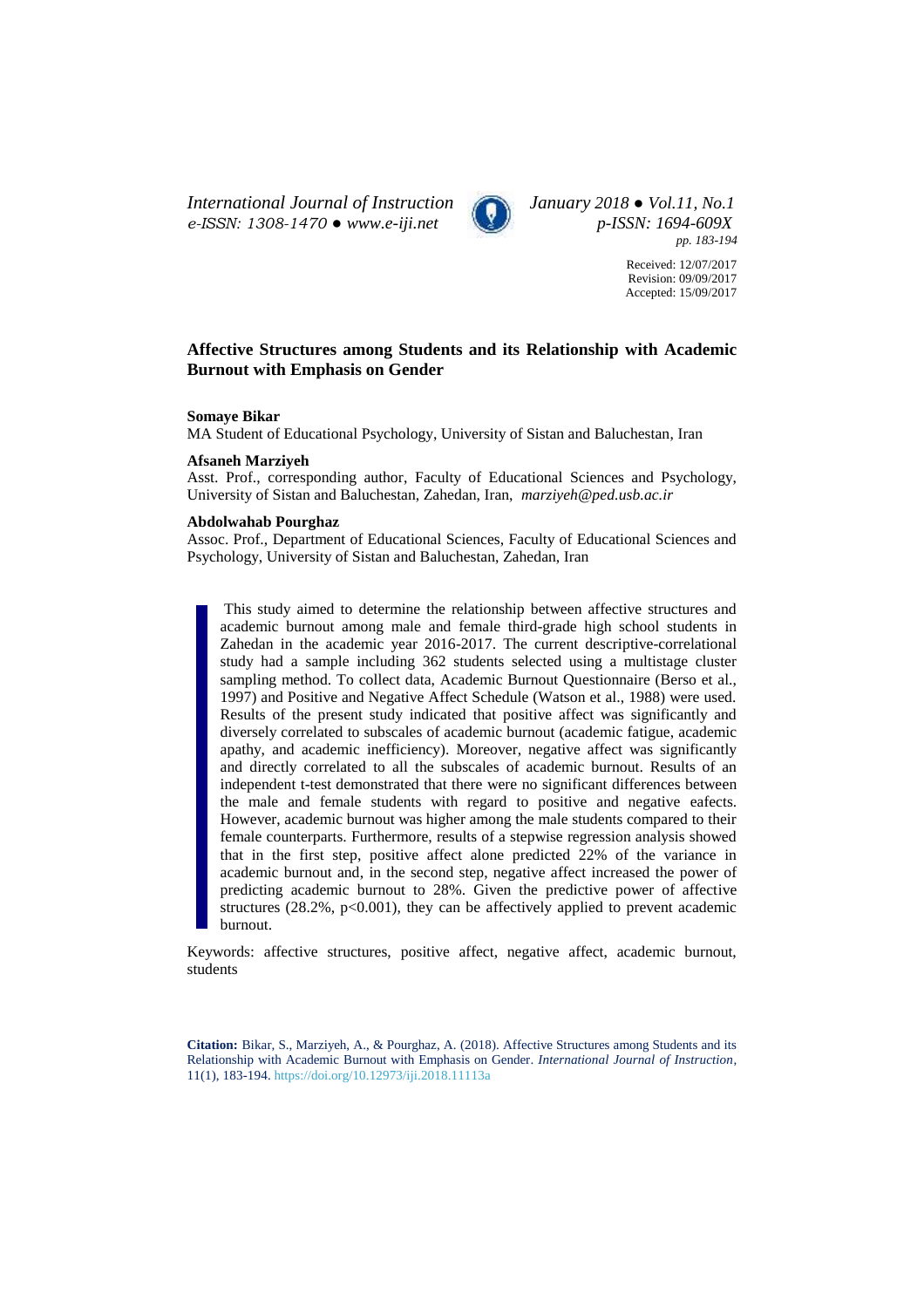## **INTRODUCTION**

One of the most important goals of education systems in today's world, which has always been the attention of researchers, is the development of motivated, purposeful, progressive, and productive learners. The opposite with academic achievement, is academic failure, and academic burnout. The term *burnout* was scientifically used, for the first time, by a psychiatrist named Freudenberger (1974). Conventionally, burnout is considered as a three-component syndrome: *emotional exhaustion*, *depersonalization*, and *reduced individual accomplishment*, which is measured by the Maslach Burnout Inventory (Maslach & Leiter, 1997). Emotional exhaustion refers to the feeling of being empty and depleted from individual emotional resources as a component of individual stress (Maslach & Leiter, 1997). The depersonalization refers to negative pessimistic or excessive responses with anxiety other people in the workplace show as an interpersonal component of burnout (Maslach et al, 2001). Finally, the reduced individual accomplishment refers to a lack of sense in the suitability and fertility rate, and low level of self-efficacy, which includes the component of burnout self-assessment (Schaufeli & Baunk, 2002). In recent years, burnout has expanded to educational contexts and situations and is mostly mentioned as academic burnout (Salmela-Aro et al., 2008).

Neuman (1990) proposed the term *academic burnout* for the first time. Academic burnout is characterized by several features including having a sense of exhaustion caused due to academic demands and requirements (academic fatigue), having a growing pessimistic sense and lack of interest in academic tasks (academic apathy), and having a poor personal development in academic and educational affairs (academic inefficiency). Although learners do not work in an educational setting as an employee; or they do not have any special occupation; but from a psychological view, their teaching and learning activities can be considered as a "work" (Salmela-Aro et al., 2008). They attend classrooms and do a set of assignments for exam success and earning a score. People with academic burnout usually have symptoms such as anxiety over the content of the course, the inability to continue to attend classrooms, not participating in classroom activities, feeling meaningless in classroom activities, feeling inability to learn lessons and eventually dropping out Study experience (Naami, 2009). Nowadays, academic burnout is a major concern of families and education authorities. In addition to its adverse effects on the national economy, academic burnout has negative impacts on students' mental health (Eslami, 2011).

Among other significant factors affecting learning and academic burnout among students, positive and negative effects, known as *affective structures*, can be mentioned. Affects are an essential part of the dynamical system of human personality. Characteristics and affective changes, how to communicate affectively, and to interpret and understand the affections of others, have a role in the growth of the personality organization, moral development, social relations, the formation of identity and concept (Berke, 2013). Indeed, effects refer to a student's interest in doing his/her assignments (Dinner & Emmons, 1984). Watson and Tellegen (1985) divided affects into two basic affective dimensions. One of these dimensions is negative affect which is defined as the extent to which a person is dissatisfied and has an unpleasant feeling. In contrast,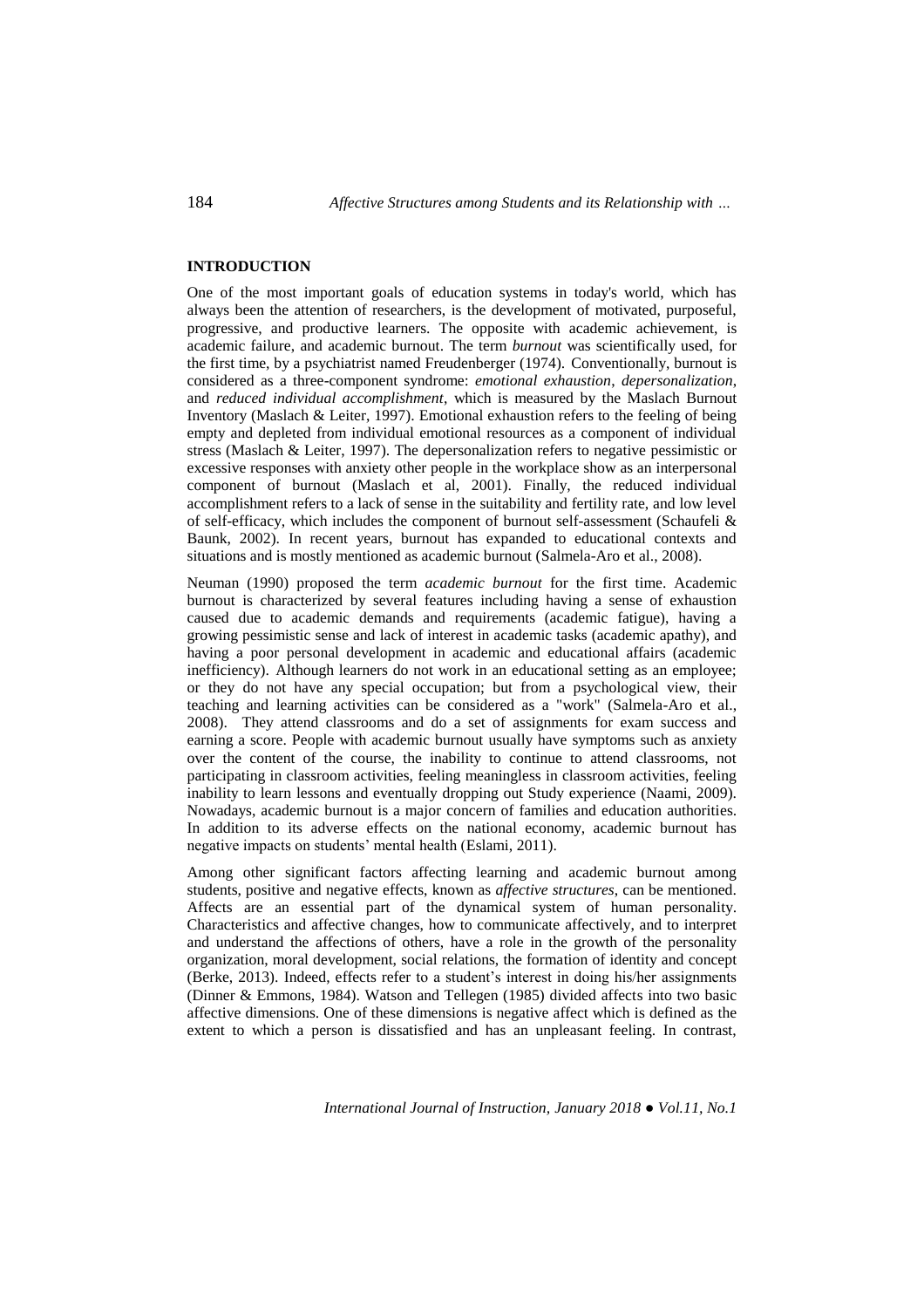positive affect refers to the extent to which a person experiences joy, alertness, and involvement in enjoyable tasks. Various studies have indicated that positive and negative emotions can play key roles in predicting and modifying health consequences and can act in accordance with different mood states; since most of the feelings students experience in a learning environment are recognized through their relationships with a number of important outcomes such as academic achievement and academic adjustment as well as physical and psychological health and well-being (Salkowski et al., 2012).

Pekron et al. (2009) argue that positive effects, such as hope and pride can be rooted in students' academic performance. Savari and Boshlideh (2010) in their research, have shown the relationship between personality traits and negligence and academic consistency with academic burnout in high school students. In their view, the mentally disabled are constantly blaming themselves and experiencing a lot of stress and anxiety in dealing with everyday events, especially academic affairs, which can reduce personal and pessimistic attitudes toward School activities, which, according to Salmela-Aro et al.(2008), are important factors affecting academic burnout. Negative affect makes students be less active (Reynolds & Weigand, 2010) and is closely associated with emotional exhaustion and academic stressors (Márquez et al., 2006). In their study, Saklofske et al. (2007) showed that negative affect and its dependence on stress among students were related to academic failure. In another study, Lin and Huang (2014) reported that the status of academic burnout among university students was lower than the moderate level. Vahedi et al. (2014) demonstrated that academic experience and neuroticism were significantly correlated with academic burnout. Additionally, they revealed that self-efficacy, internal valuation, and self-regulation were negatively associated with academic burnout.

Zahedbablaan et al. (2014), in their study, concluded that academic burnout was higher among male students compared to that of their female counterparts. On the other hand, Azimi and Piri (2013) revealed that there were no significant differences between male and female students with regard to academic burnout.

Michaeli et al. (2014) reached a conclusion that female students had higher emotion regulation and positive affect and experienced lower academic burnout compared to male students. However, considering negative affect and academic performance, no significant differences were found between these two groups. Marzoughi et al. (2013) showed that there were no significant differences between male and female students in terms of academic burnout.

Neuman (1990) argues that for some reason, academic burnout is one of the major research areas of schools. The first reason is that academic burnout can be a key to understanding the various behaviors of students, such as academic performance during the period of study. The second reason is that academic burnout affects students 'relationship with school. Thirdly, academic burnout can affect students' enthusiasm and enthusiasm for continuing education. Given these important points, identifying variables predicting academic burnout is one of the key issues in this field.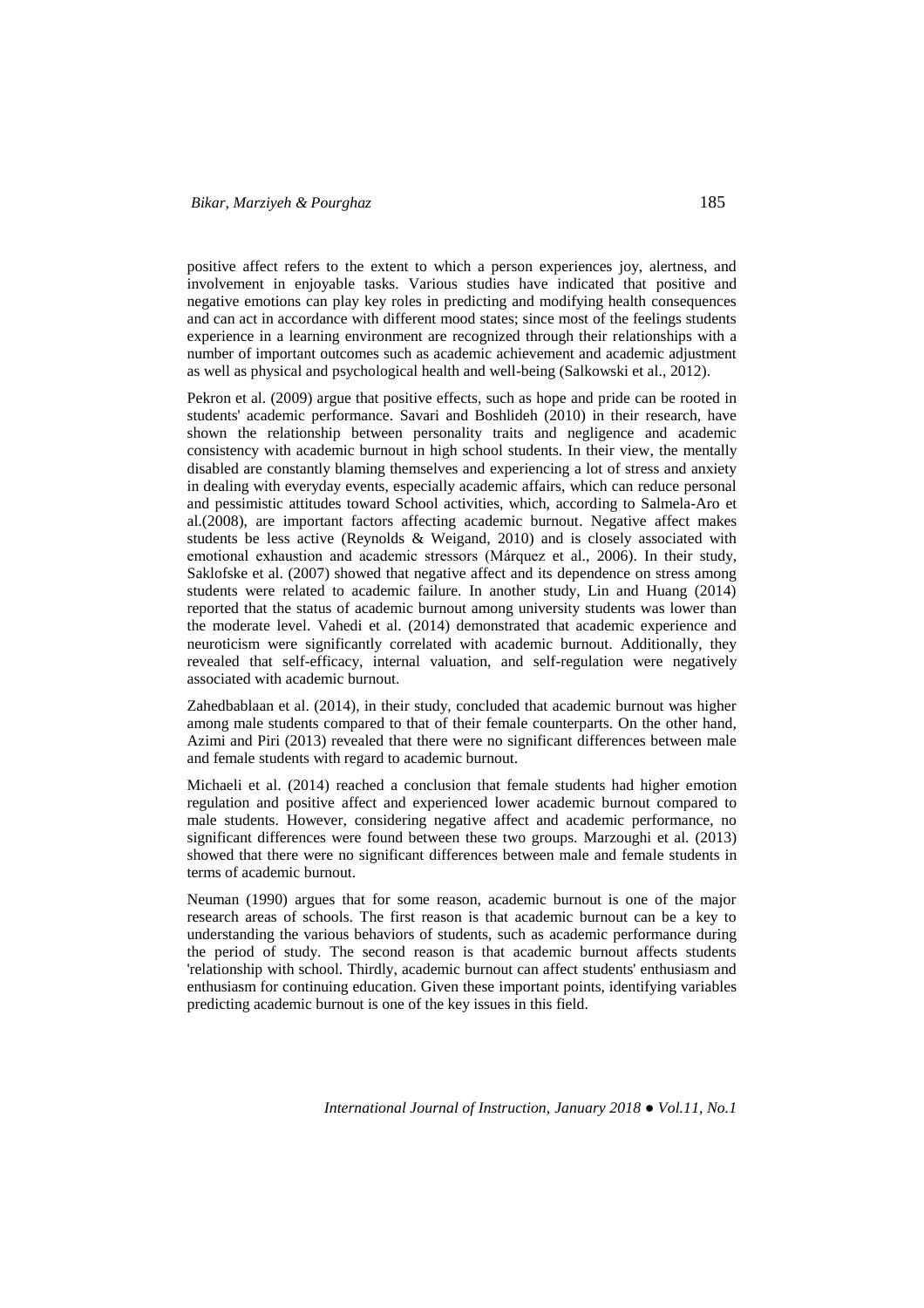Therefore, given the discussed theoretical and practical background and taking the significance of academic burnout and identifying the factors affecting it and considering the sensitivity of the high school in terms of time, due to university connection and employment and situational sensitivity due to synchronization with adolescence and puberty, the purpose of this study was to investigate the relationship between affective structure of high school students with academic burnout. In the light of this goal, answers were sought to the following research questions:

1- Is there a significant relationship between the student's affective structure (Positive & Negative affective) and academic burnout?

2- Which subscale of students' affective structures can predict academic burnout?

3- What is the degree of student's burnout?

4- Is there a significant difference between female and male students in affective structure?

5- Is there a significant difference between female and male students in academic burnout?

# **METHOD**

#### **Research Methodology**

Considering its objectives, this study was an applicable research since its results could be used to solve existing problems. However, in terms of methods of collecting data and given the main goal of conducting the current study, i.e. examining the relationship between affective structures and academic burnout, this descriptive study followed a regression design.

## **Statistical Population**

This study had a statistical population including all male and female third-grade high school students in Zahedan in the academic year 2016-2017. According to General Directorate of Education, there were 6386 high school students in Zahedan.

# **Sample and Sampling Method**

With regard to size of the statistical population (6386), using the Cochran's Formula, the sample size was obtained as 362.

$$
n = \frac{Nt^2 . pq}{Nd^2 + t^2 . pq} = \frac{6386(1/96)^2 \times (0/5)(0/5)}{6386(0/05)^2 + (1/96)^2(o/5)(0/5)} = 362.36
$$

To select the sample, a multistage cluster sampling method was applied. In this regard, 6 schools (3 schools for girls and 3 schools for boys) were chosen from each district of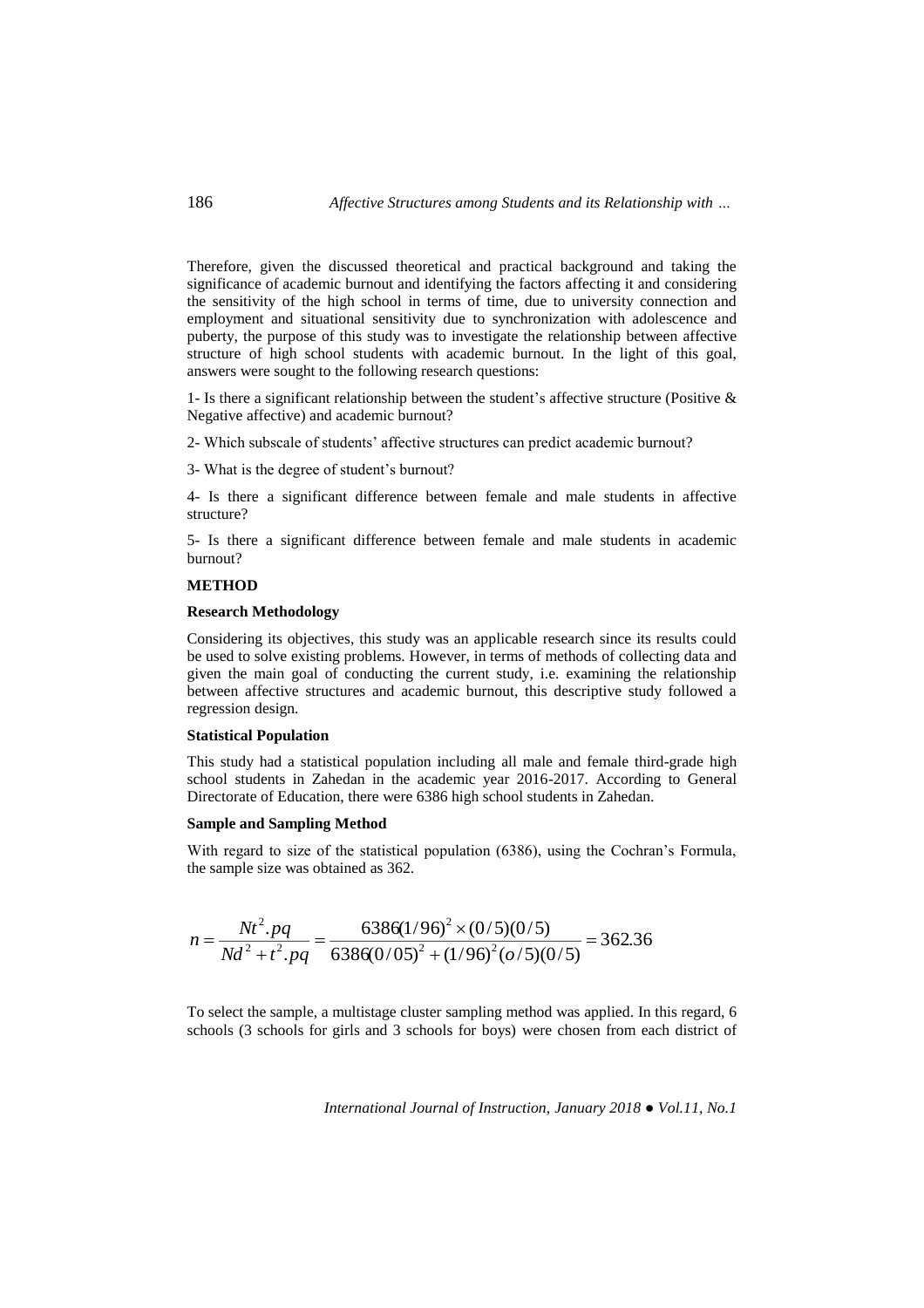Zahedan (districts 1 and 2). Afterward, 2 classes were selected from each school. Then, the sample was randomly selected from each class.

## **Data Collection Tools**

To collect the data, the following measurement tools were applied.

*The Academic Burnout Questionnaire (Berso et al., 1997)*

This questionnaire assesses 3 subscales including academic fatigue, academic apathy, and academic inefficiency and was designed and validated by Berso et al. in 1997. This questionnaire, which has 15 items, is scored based on a 5-point Likert-type scale (ranging from totally disagree (1) to totally agree (5)). 5 items measure academic fatigue, 4 items evaluate academic apathy (pessimism), and 6 items assess academic inefficiency. The items related to academic inefficiency are scored reversely. The items associated with the subscales of this questionnaire are presented in Table 1.

# Table 1

The items related to the subscales of the Academic Burnout Questionnaire

| Subscales                   | Items              |
|-----------------------------|--------------------|
| Academic fatigue            | 1, 4, 7, 10, 13    |
| Academic apathy (pessimism) | 2, 5, 11, 14       |
| Academic inefficiency       | 3, 6, 8, 9, 12, 15 |

Berso et al. (1997) reported that the Cronbach's alpha coefficient of academic fatigue, academic apathy, and academic inefficiency was respectively 0.70, 0.82, and 0.75. Moreover, using a confirmatory factor analysis, results indicated that validity indices of this questionnaire were all desirable (Berso et al., 1997). In the current study, Cronbach's alpha coefficients of the whole questionnaire, academic fatigue, academic apathy, and academic inefficiency were 0.86, 0.75, 0.74, and 0.68, respectively.

### *The Positive and Negative Affect Schedule (Watson et al., 1988)*

This self-report scale includes 20 items and was developed and standardized by Watson et al. (1988). It evaluates 2 subscales including positive affect and negative affect. Each item is answered based on a 5-point Likert-type scale ranging from not at all (1) to very high (5). It should be noted that by changing the instruction of conducting the test, both personality states and personality traits can be measured. When this test evaluates the extent to which a subject has felt a certain feeling over the past week, personality states are evaluated and when it assesses the way the subject felt during a longer period of time, personality traits are measured. Each subscale (positive affect and negative affect) is assessed via 10 items. Scores range from 10 to 50. The items related to the subscales of this schedule are presented in Table 2.

Table 2

The items related to the subscales of the Positive and Negative Affect Schedule

| <b>Subscales</b> | Items                              |
|------------------|------------------------------------|
| Positive affect  | 1, 3, 5, 9, 10, 12, 14, 16, 17, 19 |
| Negative affect  | 2, 4, 6, 7, 8, 11, 13, 15, 18, 20  |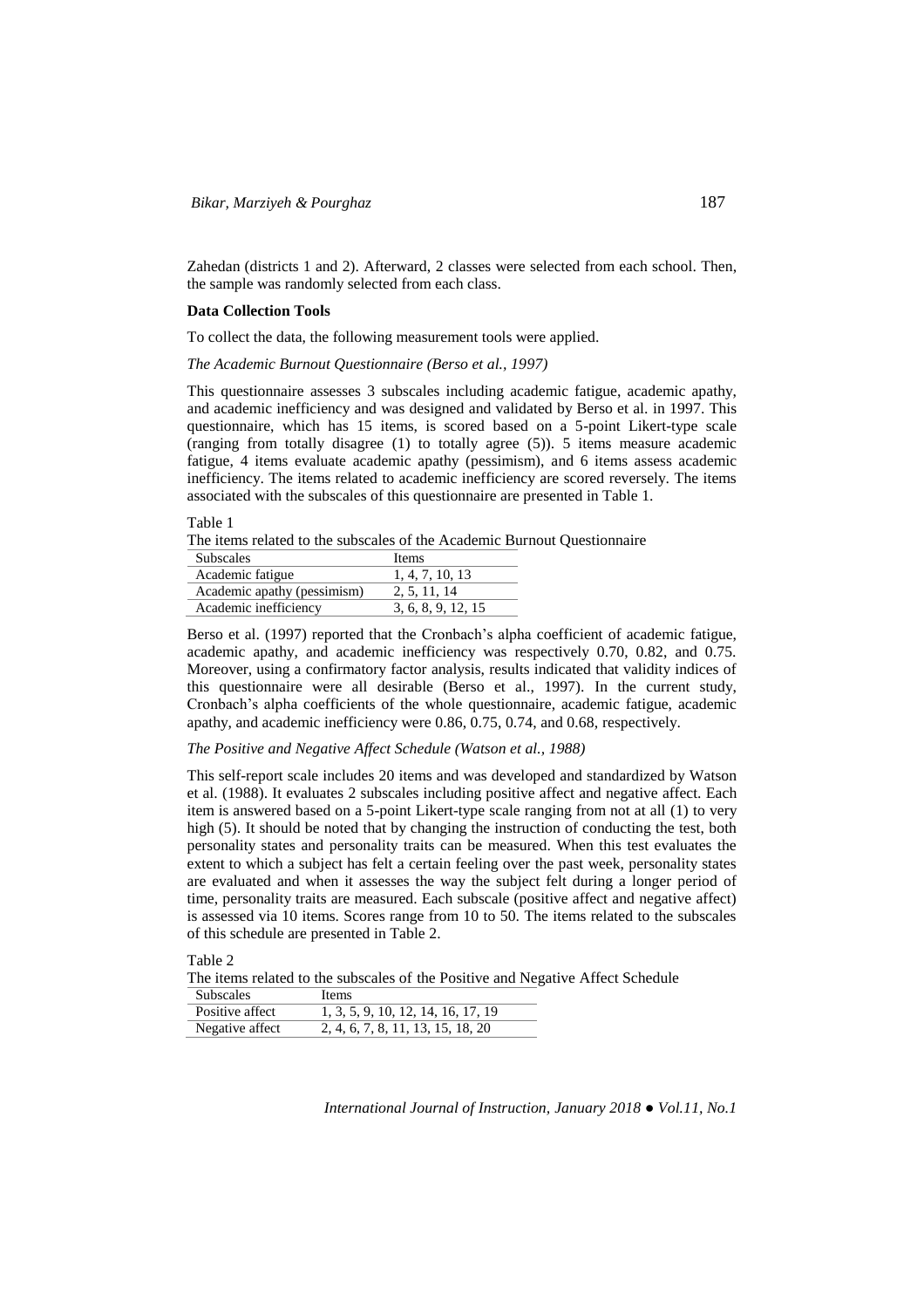Watson et al. (1988) reported that Cronbach's alpha coefficients of positive affect and negative affect were 0.88 to 0.87, respectively. In addition, the test-retest reliability assessed with an eight-week interval for positive affect and negative affect was 0.68 and 0.71, respectively. In terms of validity, correlations among the subscales of this test and several other measurement tools which included structures related to these effects, including anxiety and depression, were high. For an instance, the correlation between negative affect and Beck Depression Inventory was 0.58 and the correlation between positive affect and this inventory was -0.36. Additionally, the correlation between negative affect and Obvious-Hidden Anxiety Scale was 0.51 and the correlation between positive affect and this scale was -0.35. These correlations indicated the high concurrent validity of the Positive and Negative Affect Schedule (Watson et al., 1988). In the present study, using a Cronbach's alpha coefficient, the reliability of positive affect and negative affect was respectively 0.76 and 0.84.

## **Procedure**

To answer the research questions, after getting permission from General Doctorate of Education in Zahedan and assessing the validity of the applied questionnaires, both questionnaires were distributed among the sample at the same time by referring to the selected schools. All necessary explanations on the method of filling out the questionnaires were provided.

### **Data Analysis**

For data analysis, a Pearson correlation coefficient, a stepwise regression analysis, an independent t-test, and a one-sample t-test were used. All statistical analyses were conducted via SPSS.

### **FINDINGS**

To examine the relationship of positive and negative effects with the subscales of academic burnout, the Pearson correlation coefficient was applied, results of which are presented in Table 3.

Table 3

Correlation matrix of positive and negative affects with the subscales of academic burnout

|                       |            |            |            |            |           | O |
|-----------------------|------------|------------|------------|------------|-----------|---|
| Academic apathy       |            |            |            |            |           |   |
| Academic fatigue      | $0.721**$  |            |            |            |           |   |
| Academic inefficiency | $0.554**$  | $0.457**$  |            |            |           |   |
| Positive affect       | $-0.384**$ | $-0.332**$ | $-0.485**$ |            |           |   |
| Negative affect       | $0.395**$  | $0.346**$  | $0.248**$  | $-0.309**$ |           |   |
| Academic burnout      | $0.884**$  | $0.868**$  | $-0.789**$ | $-0.471**$ | $0.387**$ |   |
| ** $P<0.01$           |            |            |            |            |           |   |

The results presented in the above table show that positive affect is significantly and diversely related to the subscales of academic burnout (academic apathy, academic fatigue and academic inefficiency). Moreover, negative affect is significantly and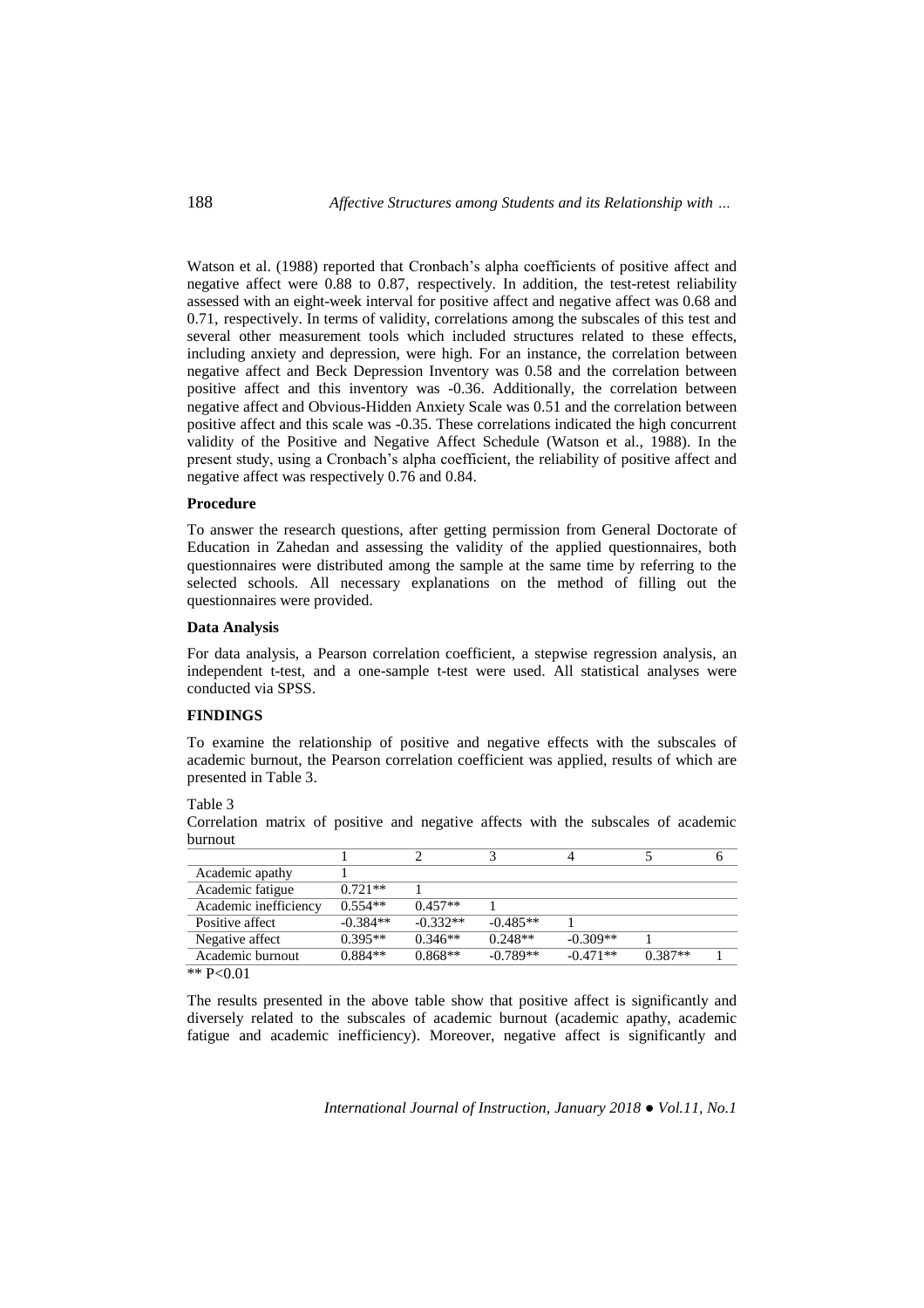directly related to the subscales of academic burnout (academic apathy, academic fatigue and academic inefficiency).

To examine which subscale of students' affective structures can predict academic burnout among them, the stepwise regression analysis was used.

Table 4

Results of the stepwise regression analysis conducted to predict academic burnout via the students' affective structures

| Criterion Pattern<br>variable |  | Variables $R$ $R^2$ $ADj-R^2$ SE B B F T<br>entered into the<br>equation<br>respectively  |  |  |  |  | Sig |
|-------------------------------|--|-------------------------------------------------------------------------------------------|--|--|--|--|-----|
|                               |  | Academic Stepwise Positive affect 0.471 0.222 0.220 9.38 -0.642 -0.471 102.62 -10.13 0.00 |  |  |  |  |     |
| burnout                       |  | Negative affect 0.535 0.286 0.282 8.99 0.325 0.267 72.05 5.701 0.00                       |  |  |  |  |     |

The results of the stepwise regression analysis presented in Table 4 indicate that the correlation coefficient (R) between positive and negative affective with academic burnout is 0.535 and 0.471, respectively. Calculated  $\mathbb{R}^2$  shows that in the first step, positive affect predicts 22% of the variance in academic burnout. In the second step, negative affect increases the predictive power by 0.06% and positive and negative effects together predict 28% of the variance in academic burnout. The calculated β value (-0.471) indicates that positive affect has a larger contribution to the prediction of academic burnout. Regarding the significant level  $(P \le 0.001)$ , the applied regression model, is an appropriate predictor of academic burnout.

To investigate the difference in affective structures among the male and female students, the independent t-test was used, results of which are presented in Table 5.

Table 5

The results of the independent t-test carried out to examine the difference in affective structures and academic burnout based on gender

| Variable         | Variable | N   | М     | <b>SD</b> | Т        | Sig   |
|------------------|----------|-----|-------|-----------|----------|-------|
| Independent      | Gender   |     |       |           |          |       |
| Positive affect  | Female   | 181 | 34.92 | 7.76      | $-0.944$ | 0.346 |
|                  | Male     | 181 | 35.70 | 7.82      |          |       |
|                  |          |     |       |           |          |       |
| Negative affect  | Female   | 181 | 29.09 | 8.51      | 0.625    | 0.532 |
|                  | Male     | 181 | 28.52 | 8.96      |          |       |
| Academic burnout | Female   | 181 | 39.56 | 10.40     | $-3.162$ | 0.002 |
|                  | Male     | 181 | 43.05 | 10.56     |          |       |

The results in the table above show that the female students' mean in the positive and negative effects were 29.09 and 34.92 with a standard deviation of 8.51 and 7.76, and male students' mean 52.28 and 35.70, with a standard deviation 8.96 and 82/7. The results presented in this table demonstrate that the male students' mean scores on positive affect and negative affect are different from female students. However, this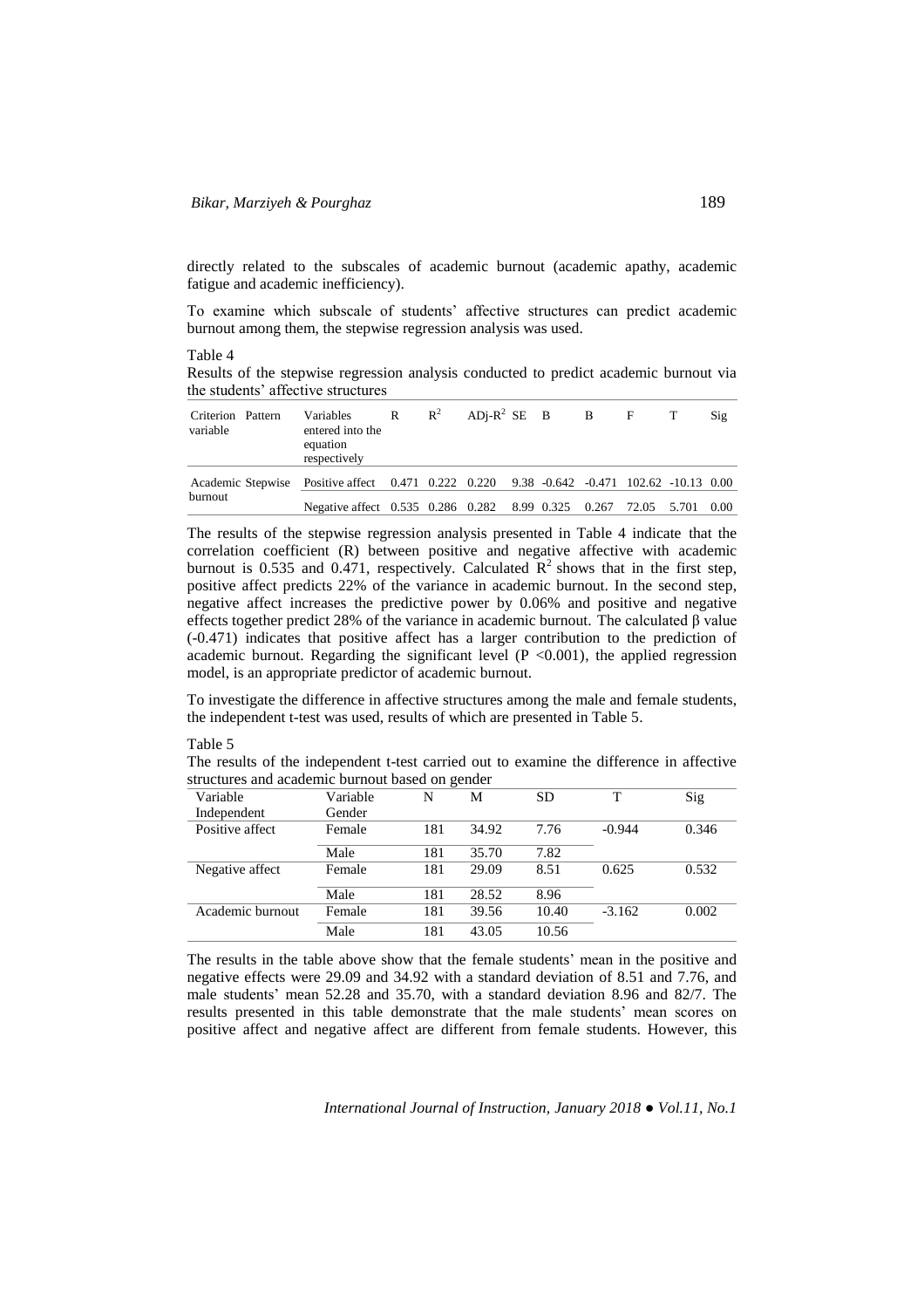difference is not statistically significant regarding to calculated T for positive and negative affections (0.625 and 0.0494) and significant level ( $P > 0.05$ ).

In academic burnout, female students had mean of 36.56 with a standard deviation of 10.40 and male students' mean of 40.55 with a standard deviation of 10.56. Furthermore, considering to calculated T (-3.162) for academic burnout, the male students' mean score is greater than that of the female students and this difference is statistically significant (P<0.01).

To evaluate the statuses of affective structures and academic burnout among the students, the one-sample t-test was applied, results of which are presented in Table 6.

Table 6

The results of the one-sample t-test carried out to evaluate the statuses of affective structures and academic burnout among the students

| Variable              |     | M      | <b>SD</b> | T Value |          | df  | Sig  |
|-----------------------|-----|--------|-----------|---------|----------|-----|------|
| Positive affect       | 362 | 35.31  | 7.79      | 30      | 12.97    | 361 | 0.00 |
| Negative affect       | 362 | 28.81  | 8.74      | 30      | $-2.58$  | 361 | 0.00 |
| Academic burnout      | 362 | 41.31  | 10.61     | 45      | $-6.60$  | 361 | 0.00 |
| Academic fatigue      | 362 | 16.005 | 4.58      | 15      | 4.17     | 361 | 0.00 |
| Academic apathy       | 362 | 11.12  | 3.75      | 12      | $-4.42$  | 361 | 0.00 |
| Academic inefficiency | 362 | 14.17  | 4.20      | 18      | $-17.29$ | 361 | 0.00 |

The results presented in this table show that the students' mean score on positive affect  $(35.31)$  is significantly greater than the mean (30). With respect to  $(t = 12/97, df = 361)$ this difference is significant (P<0.001). Therefore, the status of positive affect among the students under study is higher than the moderate level. Considering negative affect, the students' mean score (28.81) is significantly lower than the mean (30). With respect to (t =  $-2.58$ , df =361) this difference is significant (P<0.001). Hence, the status of negative affect among the students under study is lower than the moderate level.

With regard to academic burnout, the students' mean score (41.31) is lower than the mean (45). With respect to  $(t = -6.60, df = 361)$  this difference is significant (P<0.001). This means that the status of academic burnout among the students under study is lower than the moderate level. Considering academic fatigue, the students' mean score (16.005) is greater than the mean (15). With respect to  $(t = 4.17, df = 361)$  this difference is significant  $(P<0.001)$ . Therefore, the status of academic fatigue among the students under study is higher than the moderate level. With regard to academic apathy, the students' mean score (11.12) is lower than the mean (12). With respect to ( $t = -4.42$ , df  $=361$ ) this difference is significant (P<0.001). Hence, the status of academic apathy among the students is lower than the moderate level. The students' mean score on academic inefficiency (14.17) is lower than the mean (18). With respect to  $(t = -17.29 \text{ df})$  $=361$ ) this difference is significant (P<0.001). This means that the statuses of academic inefficiency are lower than the moderate levels.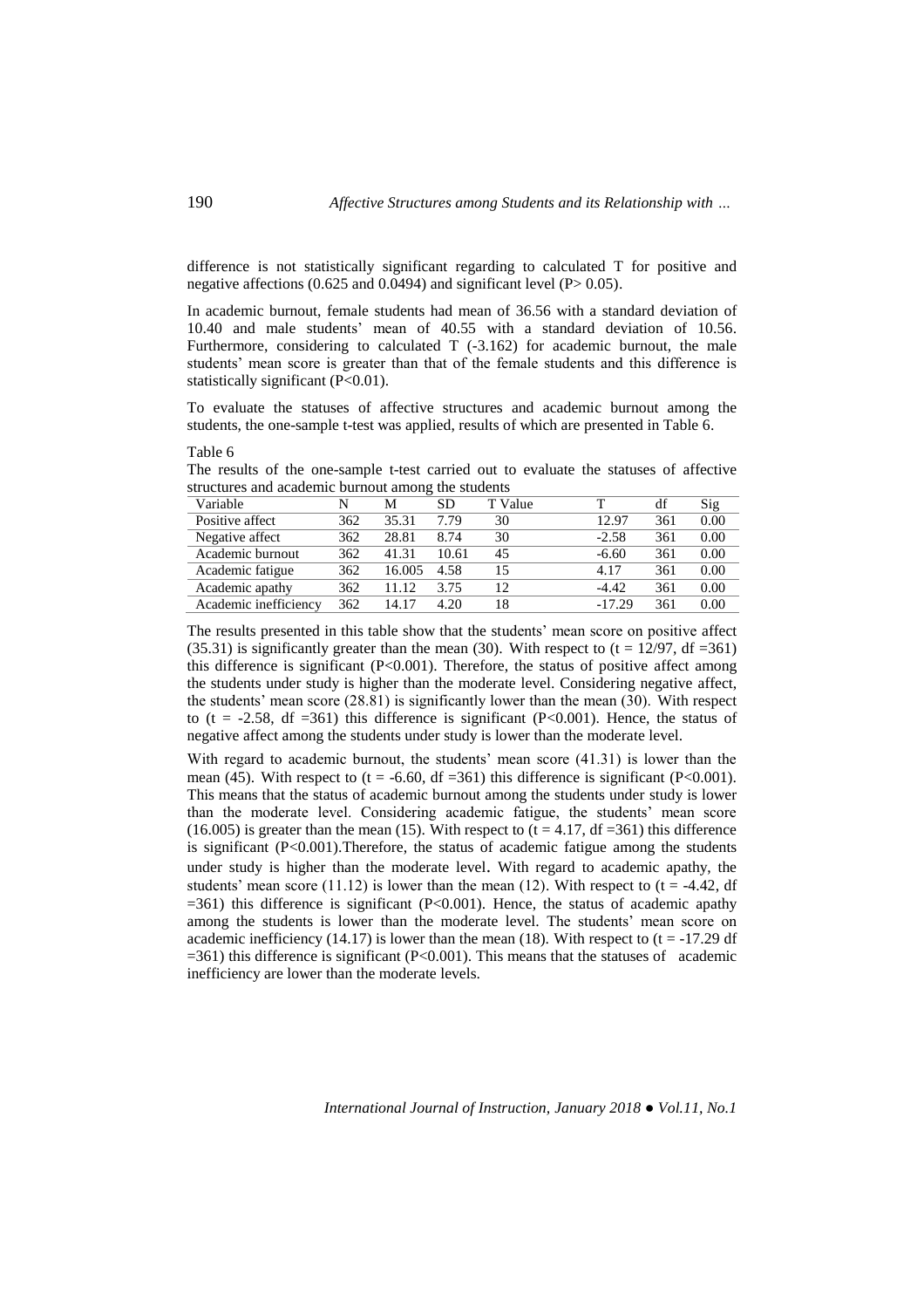## **DISCUSSION AND CONCLUSION**

The present study aimed to examine the relationship of affective structures with academic burnout among the students. The results of this study showed that positive affect was significantly and diversely related to the subscales of academic burnout. This finding is in line with results of Saklofske et al. (2007), Salkowski et al. (2012), Vahedi et al. (2014), and Michaeili et al. (2014) which indicated that there was a correlation between positive affect (or its realizations) and academic burnout. To explain this finding, it can be noted that several previously carried out studies indicated that gentle and positive emotional states can particularly affect daily thinking processes. Having positive emotions is a sign of having positive information in memory and vice versa. When stressful conditions, like attending a school, are accompanied with positive effect, people usually show a lot of effort and employ lots of energy to achieve their goals.

Additionally, the results indicated that negative affect was significantly and directly related to the subscales of academic burnout. This finding is consistent with results of Saklofske et al. (2007), Salkowski et al. (2012), Vahedi et al. (2014), and Michaeili et al. (2014) which revealed the relationship between negative affect and academic burnout. Negative affect leads to loss of energy and personal resources. People who experience high levels of negative affect are usually anxious and worried and they usually have low levels of energy. Experiencing negative affect leads to achieve low levels of performance.

According to the results of the current study, academic burnout was higher among the male students compared to their female counterparts. This finding is in agreement with results of Zahed Bablaan et al. (2014) and Michaeili et al. (2014); however, it is not consistent with results of Azimi and Piri (2013) and Marzoughi et al. (2013). To explain this finding, it can be mentioned that male and female students have different academic motivations and concerns about unemployment have significant impacts on male students. Hence, there is a possibility that male students, compared to female students, experience higher levels of academic pressure and have additional concerns. In this regard, these factors can exacerbate academic burnout among male students.

Considering positive and negative effects, no significant differences were found between the male and female students under study. This finding is not in line with results of Michaeili et al. (2014) which demonstrated that female students experienced higher levels of positive affect compared to their male counterparts. It is likely that the possibility of continuing education provides more positive feedbacks for female students compared to male students. This may create more positive emotions among female students. It should also be noted that the results of this study are consistent with a part of results obtained from the study conducted by Michaeili et al. (2014) which revealed that there were no significant differences between male and female students with regard to negative effect. However, unlike the results of this study, many social psychologists believe that the concept of *self* is different in male and female students. When defining self, male students mainly focus on uniqueness. Conversely, female students' schemas mostly put the emphasis on emotions, relations, and being related to others.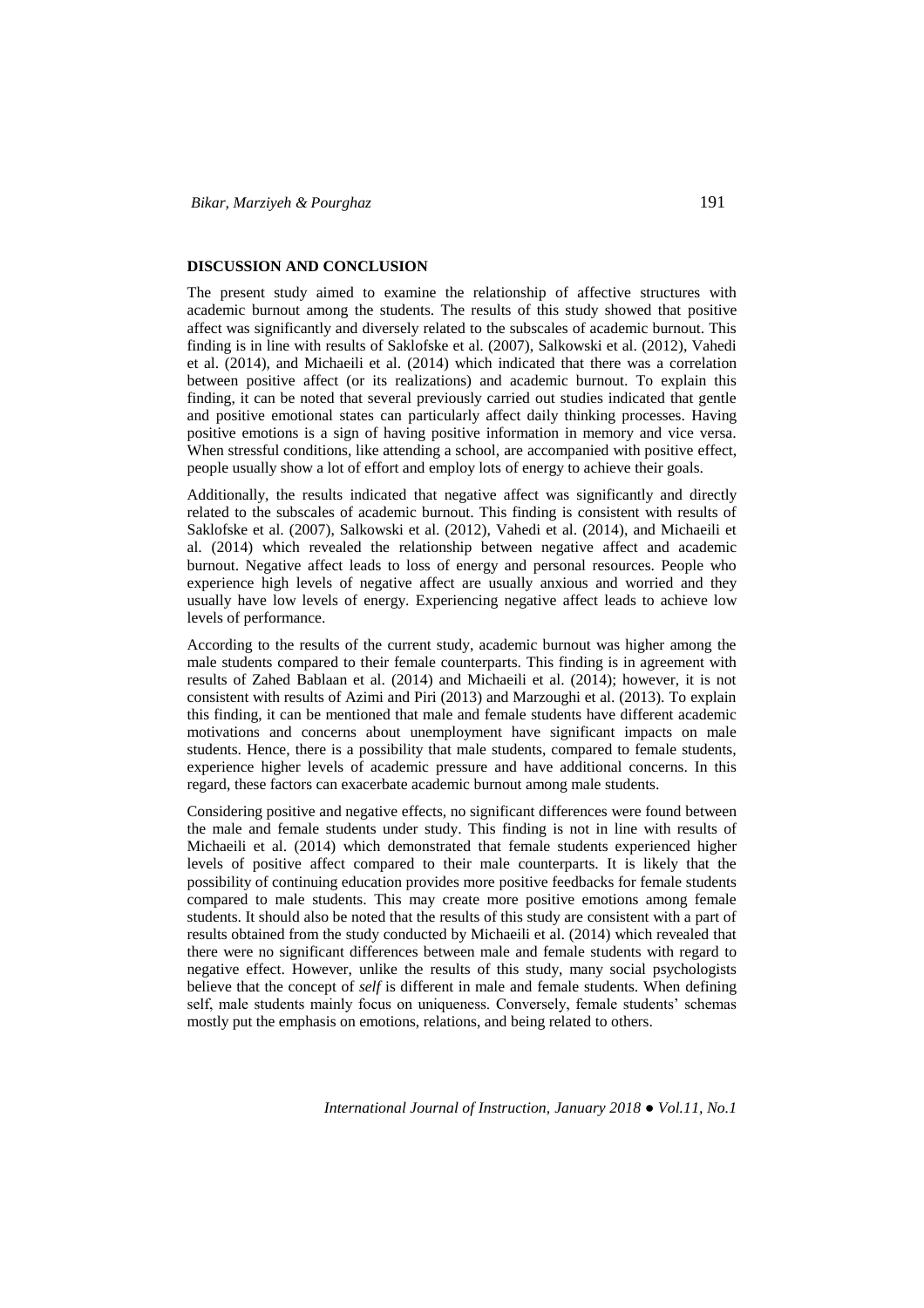Furthermore, another result of this study revealed that the status of academic burnout among the students was lower than the moderate level. This finding is in line with results of Lin and Huang (2014) which indicated that the status of academic burnout among students was lower than the moderate level.

Finally, the results of the present study indicated that positive and negative effects predicted the variance in academic burnout among the students. Therefore, given the obtained results, it can be concluded that an increase in positive affect and an improvement in the method of controlling negative affect can play key roles in the prevention of academic burnout.

In this regard, to improve positive effect, reduce negative effect, and prevent the incident of academic burnout among students, course planners are highly recommended to revise school curriculums and pay attention to students' interests and community needs when planning a course content. Teachers are also advised to be as flexible as possible in matters relating to the class and its programs, and to avoid drastic and unalterable programs. To create emotions and positive emotions in students and as a result, students will suffer less academic burnout. In addition, school administrators and administrators can create a platform for interaction between student and school parents and counselors. Self-awareness and evaluation of students will provide their positive and negative emotions and thus help to solve their problems and concerns and thereby reduce academic burnout.

## **REFERENCES**

Azimi, M., & Piri, M. (2013). The relationship of academic burnout and learning selfregulation with academic performance among high school students. *Journal of Research in Curriculum Development, 10*(11), 116-128.

Berk, L. E. (2013). *Exploring life span development* (3th ed.). New York: Pearson.

Berso, E., Salanova, M., & Schoufeli, B. (1997). In search of the third dimension of Burnout. *Applied Psychology, 56*(3), 460-472.

Dinner, E., & Emmons, R. A. (1984). The independence of positive and negative affect. *Journal of Personality and Social Psychology*, 47, 1105-1117.

Eslami, M. A. (2010). *The relationship of spiritual intelligence and mental-physical health with academic burnout among students of Allameh Tabatabai University* (MA Thesis). Tehran: Allameh Tabatabai University.

Freudenberger, H. J. (1974). Staff burn-out. *Journal of Social Issues*, 30, 159-161.

Lin, S. H., & Huang, Y. C. (2014). Life stress and academic burnout. *Journal of Active Learning in Higher Education*, 15(1), 77-90.

Márquez, P. G., Martin, R. P., & Brackett, M. A. (2006). Relating emotional intelligence to social competence and academic achievement in high school students. *Psicothema*, 18,118-123.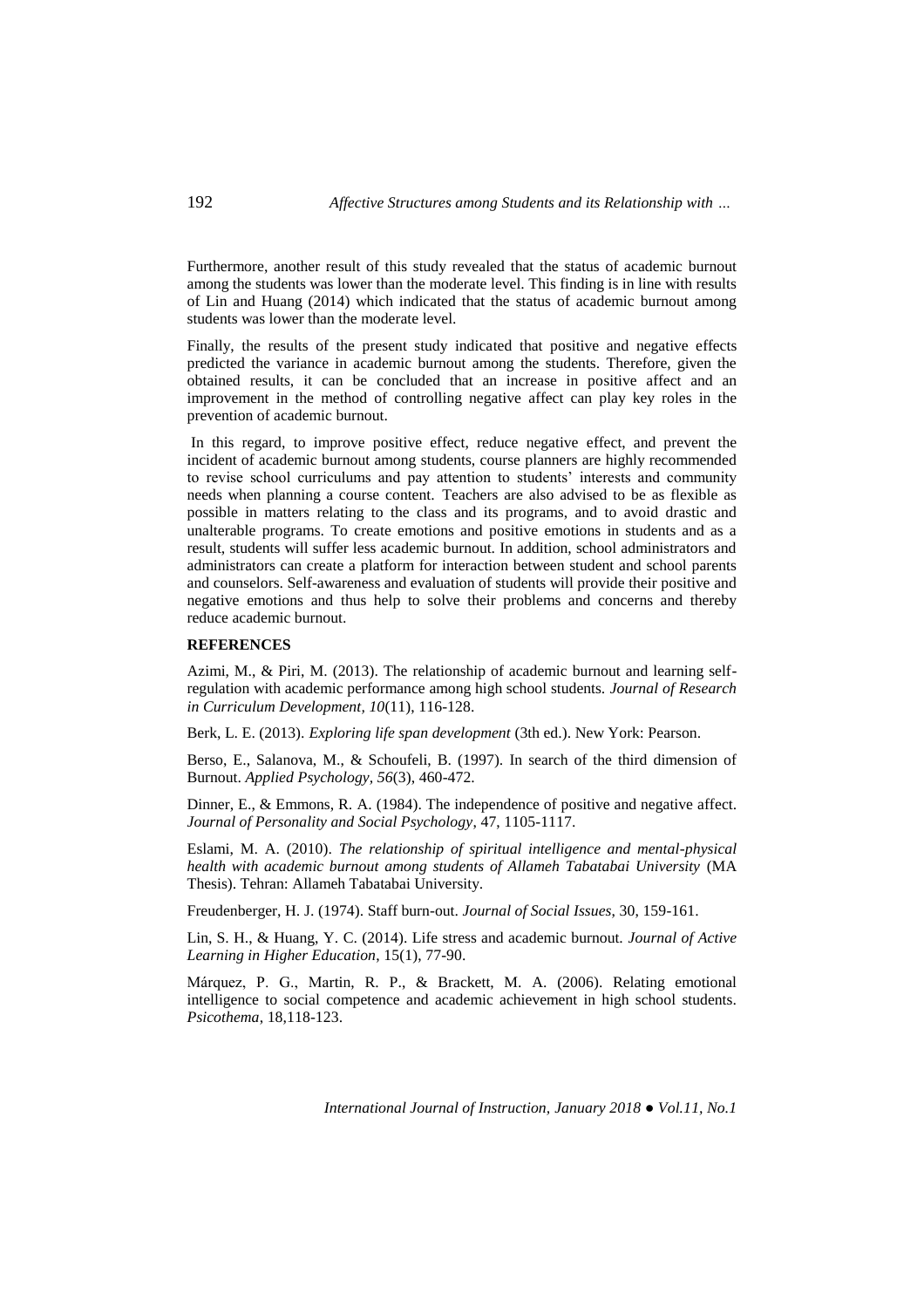Marzoughi, R., Heidari, M., & Heidari, E. (2013). Examine the relationship between educational equity and academic burnout among students of Welfare and Rehabilitation Sciences University. *Journal of Strides in Development of Medical Education, Department of Research in and Development of Medical Education*, 10(3), 328-334.

Maslach, C., & Leiter, M. (1997). The truth about burnout: How organizations cause personal stress and what to do about it. San Fransisco, CA: Jossey-Bass.

Masalach, C., Schaufeil, W. B., & Liter, M. P. (2001). Job burnout, annual review of psychology, 52, 397- 422.

Michaeili, L., Rajabi, S., Abbasi, M., & Zamanlou, Kh. (2014). The relationship of emotion regulation and positive and negative emotions with academic performance and academic burnout among university students. *Educational Psychology, 2*(32), 31-54.

Naami, A. (2009). The relationship between quality of learning experiences and academic burnout among students of Shahid Chamran University of Ahvaz, *Psychological studies,5*(3), 117- 134.

Neuman, Y. (1990). Determinant and consequences of student Burnout in universities. *The Journal of Higher Education, 61*(1), 20-31.

Reynolds, A.L., & Weigand, M.J. (2010). The relationships among academic attitudes, psychological attitudes, and the first-semester academic achievement of first year college students. *Journal of Student Affairs Research and Practice, 47*(2), 175-195.

Saklofske, D. H., Austin, E. J., Rohr, B. A., & Andrews, J. W. (2007). Personality, emotional intelligence and exercise. *Journal of Health Psychology*, 12, 937–948.

Salkowski, M. L., Joyce, D. K., & Stroch, E. A. (2012).Treating childhood anxiety in schools: service delivery in a response to intervention paradigm. *Journal of Child and Family Studies, 21*(6), 938-947.

Salmela-Aro, K., Kiuru, N., Pietikainen, M., & Jokela, J. (2008). Does School matter? The role of school context for school burnout. *European Psychologist*, 13, 1-13.

Savari, K., & Boshlideh, K. (2010). The relationship between personality characteristics and academic burnout among high school students in Ahwaz. *Journal of Psychological Achievements, 4*(1), 89- 102.

Schaufeli, W. B., & Baunk, B. P. (2002). Burnout: An overview of 25 years of research and theorizing. In M. J. schabracq, J. A. M ninnubst, & c.l.cooper (Eds.), *Handbook of work and health psychology.* New York: Wiley & Sons.

Vahedi, Sh., Hashemi, T., & Shafiee Surak, S. (2014). The impact of educational experience, neuroticism, and learning self-regulation strategies on academic burnout: Test a conceptual model*. Knowledge and Research in Applied Psychology, 15*(3), 71- 80.